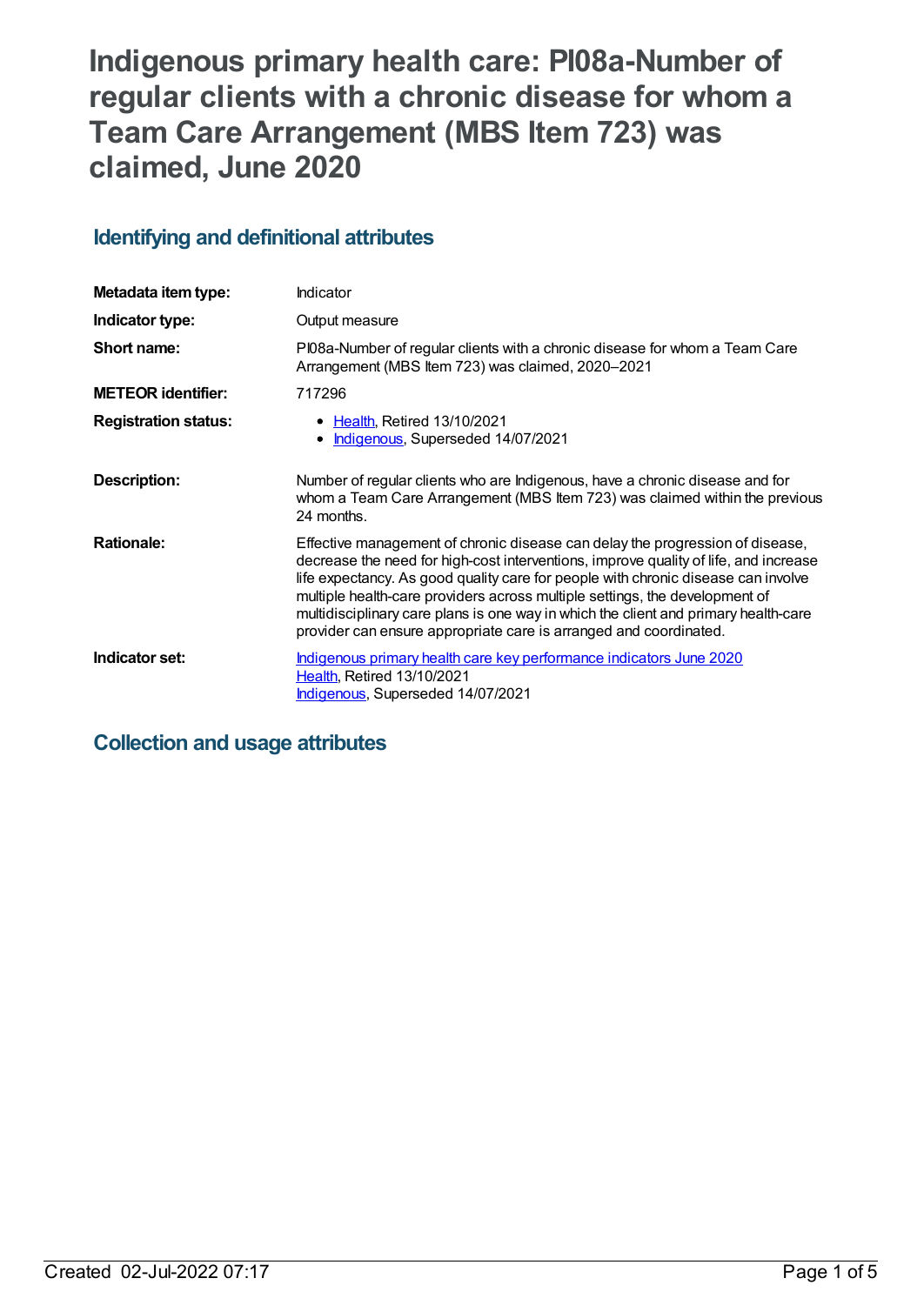| <b>Computation description:</b> | Count of regular clients who are Indigenous, have a chronic disease and for whom<br>a Team Care Arrangement (MBS Item 723) was claimed within the previous 24<br>months.                                                                                                                                                                                                                                                                                                                                                   |
|---------------------------------|----------------------------------------------------------------------------------------------------------------------------------------------------------------------------------------------------------------------------------------------------------------------------------------------------------------------------------------------------------------------------------------------------------------------------------------------------------------------------------------------------------------------------|
|                                 | 'Regular client' refers to a client of an Australian Government Department of Health-<br>funded primary health-care service (that is required to report against the Indigenous<br>primary health care key performance indicators) who has an active medical record;<br>that is, a client who has attended the Department of Health-funded primary health-<br>care service at least 3 times in 2 years.                                                                                                                     |
|                                 | Team Care Arrangement (MBS Item 723): The Chronic Disease Management<br>(CDM) Medicare items on the Medicare Benefits Schedule (MBS) enable GPs to<br>plan and coordinate the health care of patients with chronic or terminal medical<br>conditions, including patients with these conditions who require multidisciplinary,<br>team-based care from a GP and at least two other health or care providers (DoH<br>2016). Team Care Arrangements, for the purpose of this indicator, are defined in<br>the MBS (Item 723). |
|                                 | Services taking part in the Health Care Homes Trial: For the duration of the Health<br>Care Homes trial (currently 1 October 2017 to 30 November 2019), clients who are<br>part of the trial will be deemed to have had an MBS Item 723 claimed if there is<br>evidence of a Team Care Arrangement recorded.                                                                                                                                                                                                               |
|                                 | Presented as a number.                                                                                                                                                                                                                                                                                                                                                                                                                                                                                                     |
|                                 | Calculated separately for each chronic disease type:                                                                                                                                                                                                                                                                                                                                                                                                                                                                       |
|                                 | a) Type II diabetes                                                                                                                                                                                                                                                                                                                                                                                                                                                                                                        |
|                                 | Exclude Type I diabetes, secondary diabetes, gestational diabetes mellitus (GDM),<br>previous GDM, impaired fasting glucose, impaired glucose tolerance.                                                                                                                                                                                                                                                                                                                                                                   |
|                                 | b) Cardiovascular disease                                                                                                                                                                                                                                                                                                                                                                                                                                                                                                  |
|                                 | c) Chronic obstructive pulmonary disease                                                                                                                                                                                                                                                                                                                                                                                                                                                                                   |
|                                 | d) Chronic kidney disease                                                                                                                                                                                                                                                                                                                                                                                                                                                                                                  |
|                                 | At this stage, this indicator is only calculated for Type II diabetes as currently this<br>is the only relevant chronic disease type with an agreed national definition.                                                                                                                                                                                                                                                                                                                                                   |
| <b>Computation:</b>             | Numerator only                                                                                                                                                                                                                                                                                                                                                                                                                                                                                                             |
| Numerator:                      | Calculation A: Number of regular clients who are Indigenous, have Type II diabetes<br>and for whom a Team Care Arrangement (MBS Item 723) was claimed within the<br>previous 24 months.                                                                                                                                                                                                                                                                                                                                    |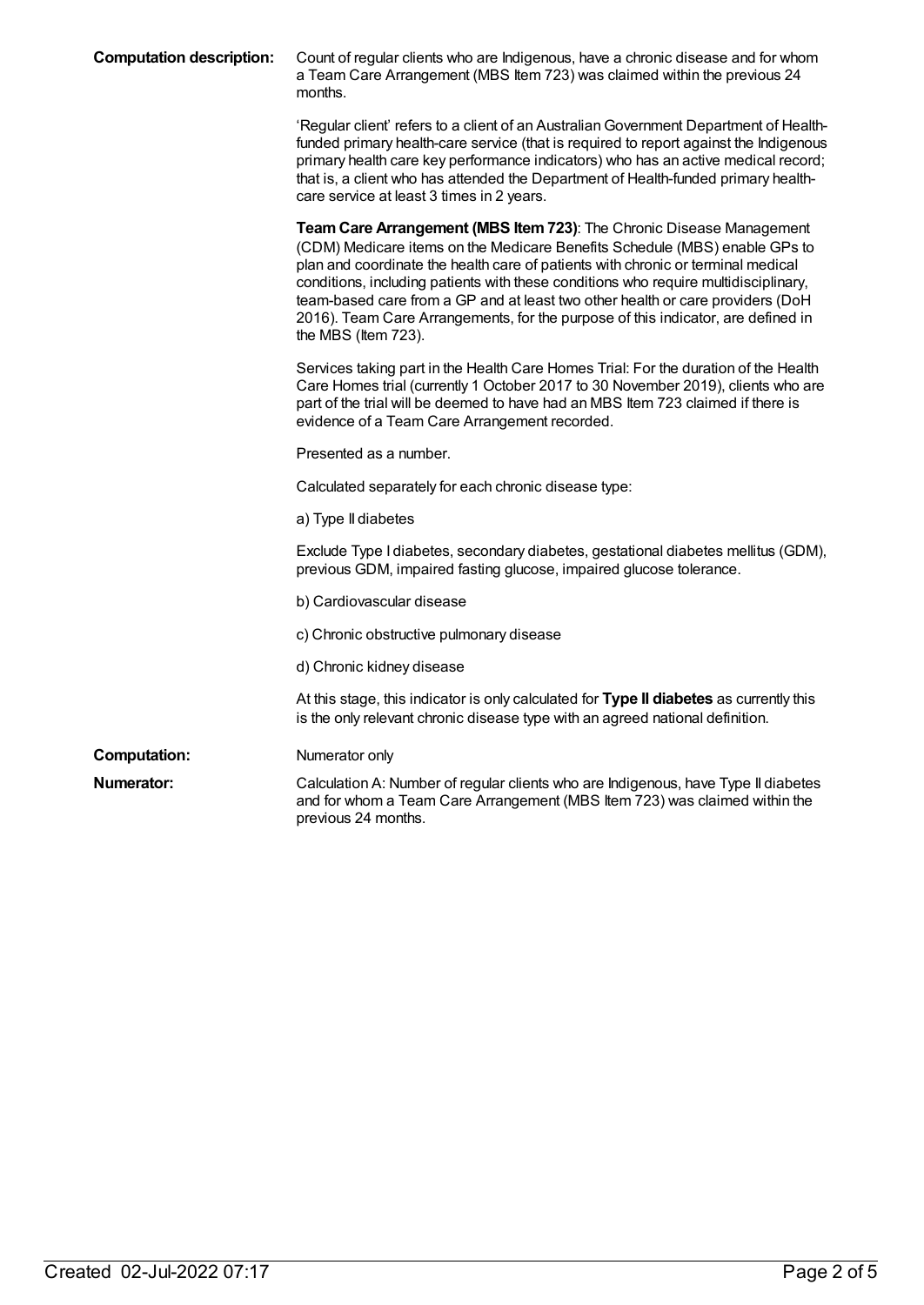[Person—diabetes](https://meteor.aihw.gov.au/content/270194) mellitus status, code NN

**Data Source**

[Indigenous](https://meteor.aihw.gov.au/content/430643) primary health care data collection

**NMDS / DSS**

[Indigenous](https://meteor.aihw.gov.au/content/715320) primary health care NBEDS 2020–21

**Guide for use**

Type II diabetes only.

#### **Data Element / Data Set**

[Person—Team](https://meteor.aihw.gov.au/content/504991) Care Arrangement (MBS Item 723) indicator, yes/no code N

**Data Source**

[Indigenous](https://meteor.aihw.gov.au/content/430643) primary health care data collection

**NMDS / DSS**

[Indigenous](https://meteor.aihw.gov.au/content/715320) primary health care NBEDS 2020–21

#### **Data Element / Data Set**

[Person—Indigenous](https://meteor.aihw.gov.au/content/602543) status, code N

**Data Source**

[Indigenous](https://meteor.aihw.gov.au/content/430643) primary health care data collection

**NMDS / DSS**

[Indigenous](https://meteor.aihw.gov.au/content/715320) primary health care NBEDS 2020–21

### **Data Element / Data Set**

[Person—regular](https://meteor.aihw.gov.au/content/686291) client indicator, yes/no code N

**Data Source**

[Indigenous](https://meteor.aihw.gov.au/content/430643) primary health care data collection

**NMDS / DSS**

[Indigenous](https://meteor.aihw.gov.au/content/715320) primary health care NBEDS 2020–21

#### **Disaggregation:** 1. Sex:

a) Male

b) Female

2. Age group: a) 0–4 years b) 5–14 years c) 15–24 years d) 25–34 years e) 35–44 years f) 45–54 years g) 55–64 years h) 65 years and over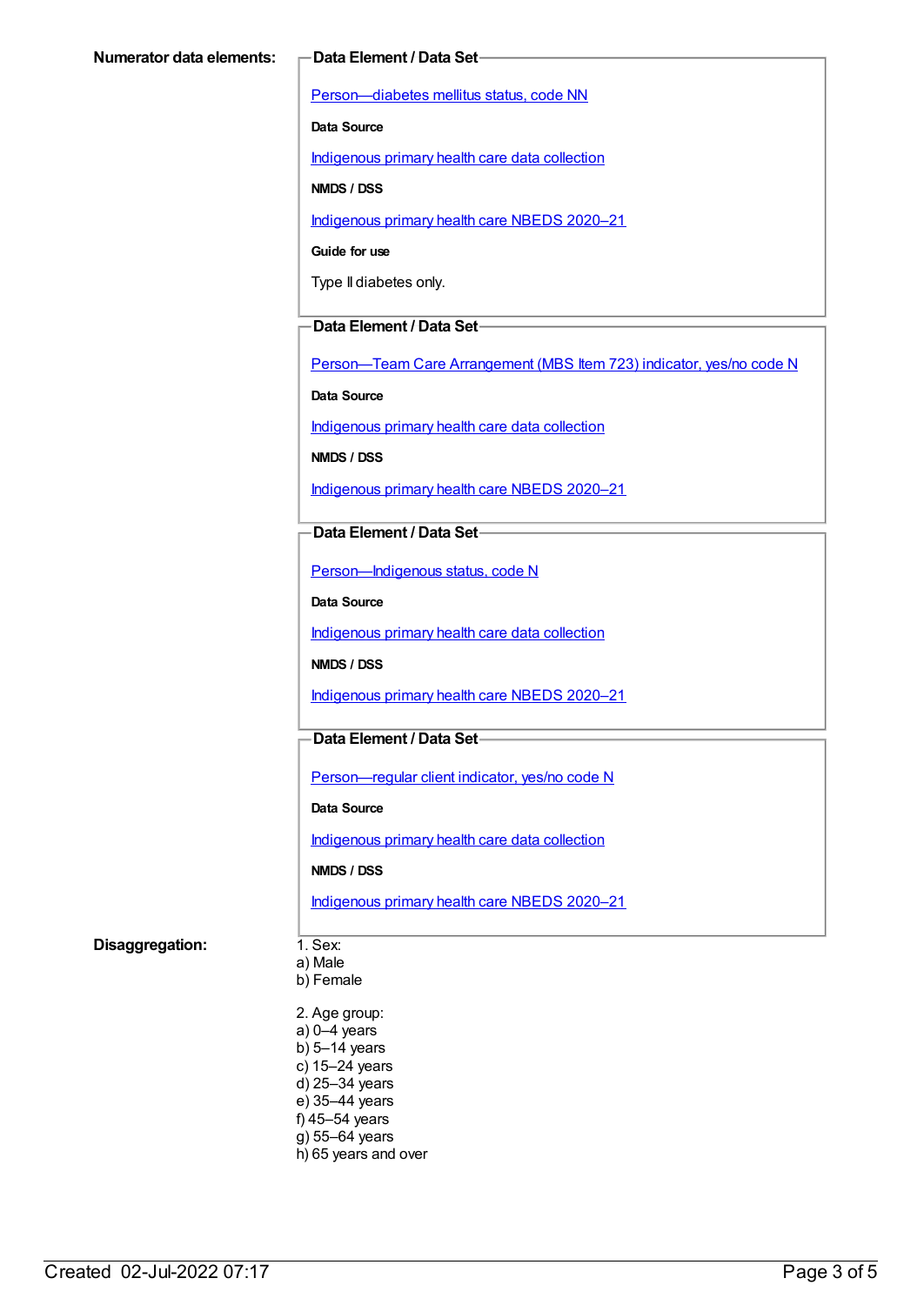| <b>Disaggregation data</b><br>elements: | Data Element / Data Set-                                                                                                                                                                                                                                                                                         |
|-----------------------------------------|------------------------------------------------------------------------------------------------------------------------------------------------------------------------------------------------------------------------------------------------------------------------------------------------------------------|
|                                         | Person-age, total years N[NN]                                                                                                                                                                                                                                                                                    |
|                                         | Data Source                                                                                                                                                                                                                                                                                                      |
|                                         | Indigenous primary health care data collection                                                                                                                                                                                                                                                                   |
|                                         | NMDS / DSS                                                                                                                                                                                                                                                                                                       |
|                                         | Indigenous primary health care NBEDS 2020-21                                                                                                                                                                                                                                                                     |
|                                         | Data Element / Data Set-                                                                                                                                                                                                                                                                                         |
|                                         |                                                                                                                                                                                                                                                                                                                  |
|                                         | Person-sex, code X                                                                                                                                                                                                                                                                                               |
|                                         | <b>Data Source</b>                                                                                                                                                                                                                                                                                               |
|                                         | Indigenous primary health care data collection                                                                                                                                                                                                                                                                   |
|                                         | NMDS / DSS                                                                                                                                                                                                                                                                                                       |
|                                         | Indigenous primary health care NBEDS 2020-21                                                                                                                                                                                                                                                                     |
| Comments:                               | This indicator covers a 24 month reporting period from 1 January 2020 to 31<br>December 2021:                                                                                                                                                                                                                    |
|                                         | • Indigenous primary health care NBEDS 2019-20 covers the period<br>01/01/2020 to 30/06/2020<br>• Indigenous primary health care NBEDS 2020-21 covers the period<br>01/07/2020 to 30/06/2021<br>Indigenous primary health care NBEDS 2021-22 (to be released) will cover<br>the period 01/07/2021 to 31/12/2021. |

# **Representational attributes**

| <b>Representation class:</b> | Count   |
|------------------------------|---------|
| Data type:                   | Real    |
| Unit of measure:             | Person  |
| Format:                      | N[N(6)] |

# **Indicator conceptual framework**

| <b>Framework and</b> | Continuous |
|----------------------|------------|
| dimensions:          |            |

### **Data source attributes**

| Data sources:                       | Data Source                                    |
|-------------------------------------|------------------------------------------------|
|                                     | Indigenous primary health care data collection |
|                                     | Frequency                                      |
|                                     | 6 monthly                                      |
|                                     | Data custodian                                 |
|                                     | Australian Institute of Health and Welfare.    |
| لمماس والسلام عريانا المالمة ويتممك |                                                |

# **Accountability attributes**